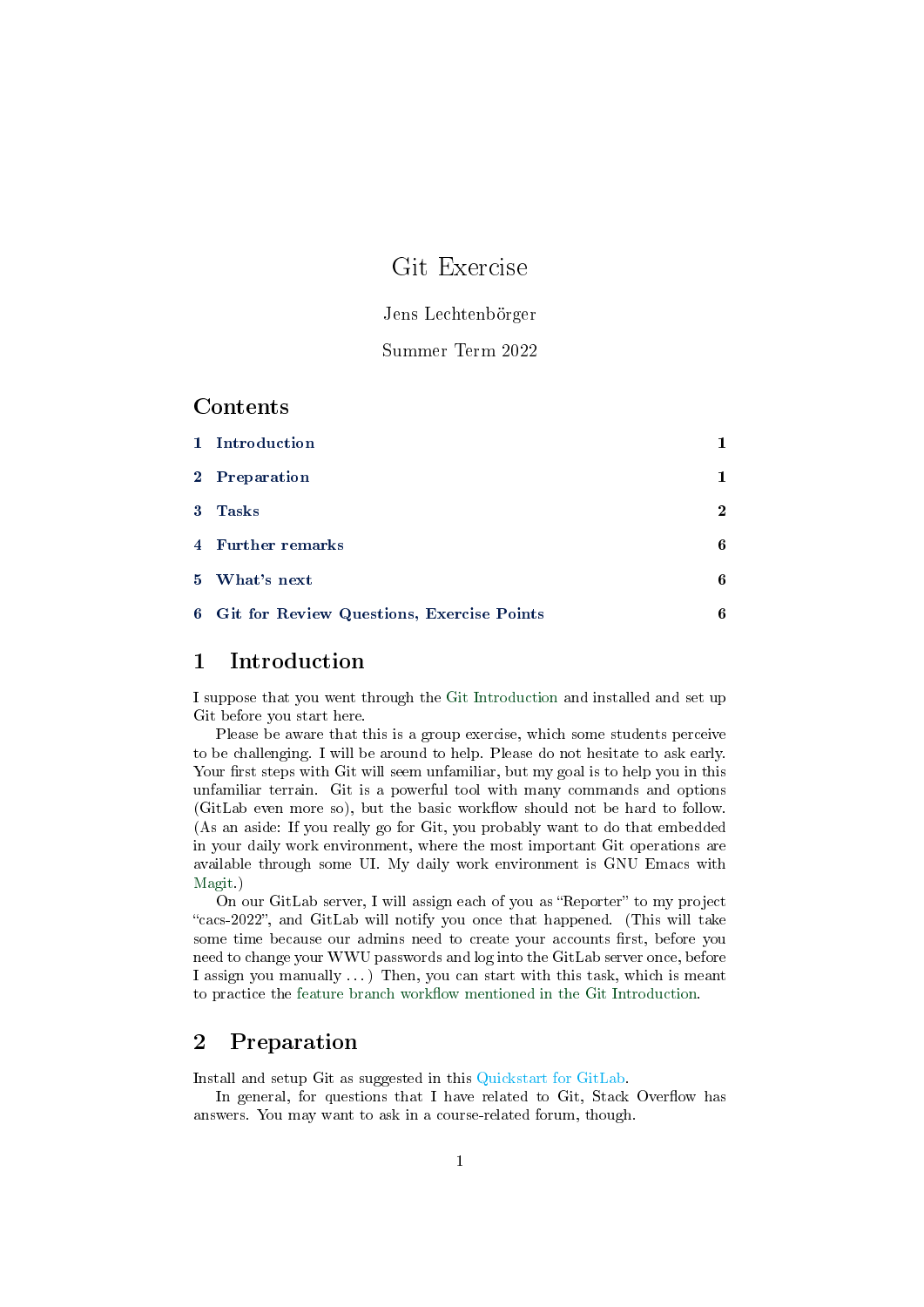### <span id="page-1-0"></span>3 Tasks

This task is part of a group exercise. In the following, " $M1$ ", " $M2$ ", ... indicate actions to be performed by different group members, while "All" indicates actions for everyone.

I suggest that you work on this in a conference call to discuss who does what to help each other; sometimes I suggest to share screens.

(You can also perform the following steps individually, e.g., by copying your cloned directory into multiple directories, one for each group member. Then, you can perform each step in the directory for a "simulated" group member.)

#### 3.1 Part 1: Fork and clone



- 1. Determine group member M1 who forks project "cacs-2022".
- 2. M1: Go to my project and perform the fork (see screenshot, which shows my browser's upper right). Default settings should be fine.

In your fork, assign the remaining group members as Maintainers and me (my username is lechtej) as Reporter or higher. (Maintainers can do everything in a project, while Developers cannot push to the main or master branch, enforcing to work with other branches. As Guest, I can neither clone your fork nor see your branch. That would be possible in other roles, maybe allowing me to help.) To assign members in the fork, to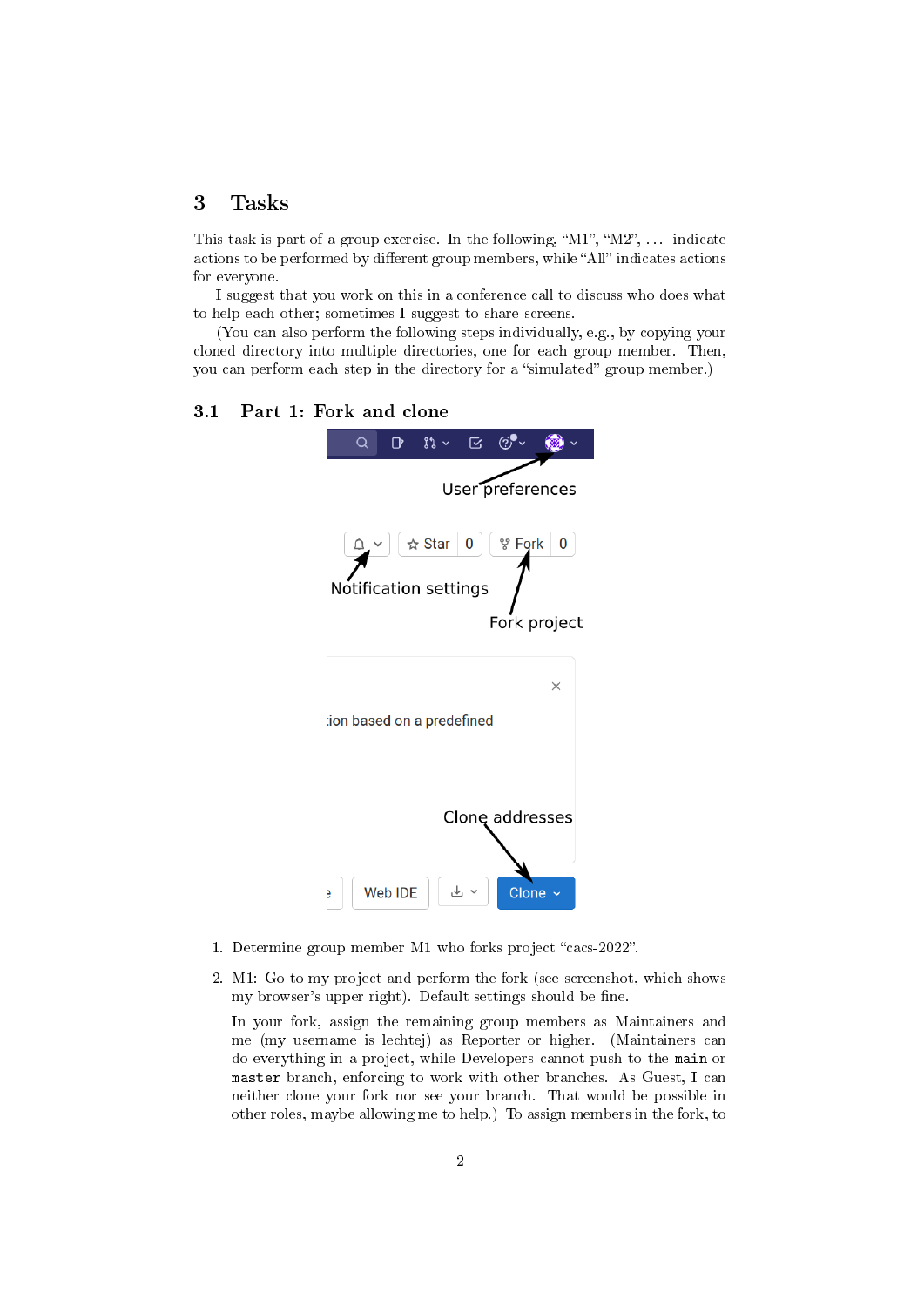the left, go to the project's "Project information  $\rightarrow$  Members" (not part of screenshot), search members and assign roles.

The newly added project members (including me) receive e-mails with the address of the forked project.

3. All: Check your notification settings (see screenshot, User preferences  $\rightarrow$ Notifications for general settings and bell icon with Notification settings for visited project), where you can configure for what events to receive e-mails. Maybe "Watch" your own project.

[Clone](../Git-Introduction.html#slide-git-demo) the fork to a local directory "cacs-2022". The necessary address (starting with git@) is visible under the Clone button (see screenshot) under "Clone with SSH". (If you do not know what to do with the address, you ignored earlier instructions. The Git Introduction is recommended as preparation for this exercise. As shortcut for now, maybe check out [this](./Git-Examples.html#sec-gitlab-feature-branch) feature branch workflow example or its corresponding video. Also, recall that cloning creates a new directory, into which you need to change before executing Git commands.)

#### 3.2 Part 2: Understand order of commits, experience and resolve conflicts

Recall [branches with Git,](../Git-Introduction.html#slide-git-branches) and note that commits on a branch are ordered **lin**early to follow one another.

For this part, work on the branch test-push-pull (which you automatically forked from the upstream project). That branch will be ignored in later parts, so your specific changes of files do not matter much.

1. All: In your cloned project, [switch to branch](../Git-Introduction.html#slide-git-branching) test-push-pull. Then, group members perform different actions and commit afterwards (if you do not know how to "commit", please work through the Git Introduction  $first$ ):

 $M2$ : Add a new first line to README.md (can be random data, will stay local to your fork).

M3: Add a line to the bottom of README.md.

 $M4$ : Also add a new first line to  $README$ .md (without knowledge of what M2 does).

M5: Create a new file test.txt.

Other members (or M1): Add other files. Coordinate to make sure that you add files with different names here (in particular, not test.txt again).

Verify among team members that the commits for the above changes succeed for everyone.

Clearly, your commits violate the requirement of a linear order. (All of them share the same parent commit.) This is asking for trouble (but can easily happen in practice if multiple people work on the same branch or if you clone a repository to multiple devices).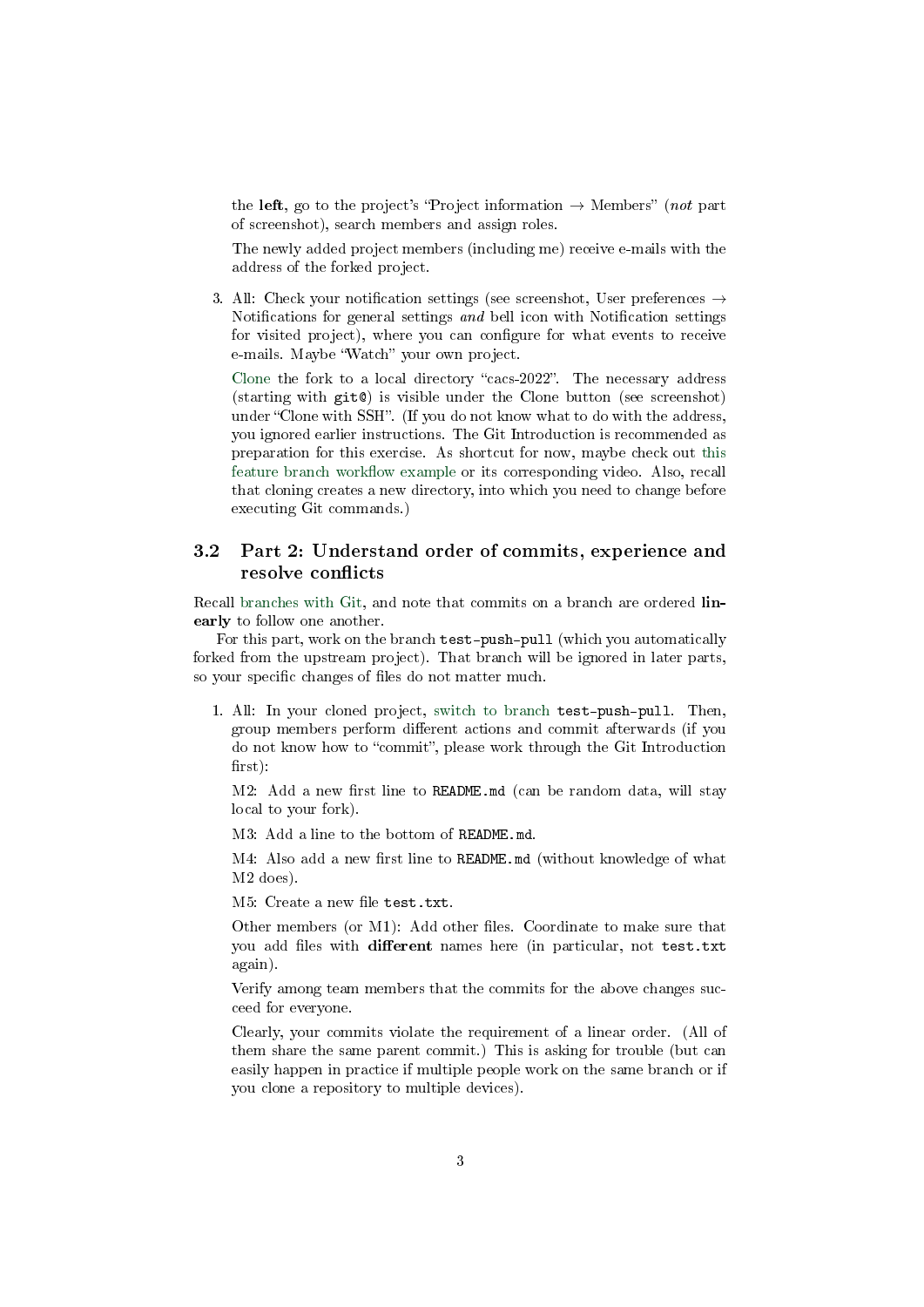2. All: Prepare to push. Make sure that M5 is the fastest to complete the push operation, before everyone else tries to execute a push operation. Note that pushing fails for everyone after M5 with a rejected error message informing that the remote repository contains commits that are unknown in your local repository.

This happens because your local commits are not linearly ordered but concurrent. Note that Git output suggests git pull to merge those commits.

3. M2: Share your screen, execute git log, and note the most recent commit. Perform git pull (which fetches commits and initiates a merge operation).

This initiates a [merge operation,](../Git-Introduction.html#slide-git-merge) which adds a merge commit, for which you need to supply a commit message. Do so. Note that the file created by M5 is present now. Execute git status and git log afterwards. Relate to the purple branch [on this slide.](../Git-Introduction.html#slide-git-branches) Discuss.

Note that you see several branches on the slide, while you may believe to work on one. That belief would be wrong: Each of you works on an independent local branch with its own commits, which you try to combine with a second remote branch that potentially includes other commits.

Maybe raise questions in the forum.

Push the changes.

4. M3: Share your screen, perform git pull, including the merge commit. Confirm that the changes of M5, M2, and M3 are incorporated in README.md.

Thus, the concurrently created versions were merged successfully by Git. This is not always the case as you see next.

- 5. All: What do you expect to happen if M4 pulled commits? Note that M2 and M4 concurrently changed the first line of the same file. How should an overall integrated result look like? Discuss possible options, then proceed to the next step.
- 6. M4: Share your screen, perform git pull. Differently from the previous merge commits, Git now reports a **merge conflict** and asks you to repair the situation manually. Execute git diff. Note that the output contains so-called conflict markers to highlight conflicting regions.

Now, it is your task to think about those regions: Should just one be preserved or both? Should they be combined? Do you come up with a totally new idea?

Change the file in whatever way seems most appropriate. Delete the conflict markers. Commit and push.

7. M1 or some other team member who added a new file: Share your screen and execute git log, then git pull --rebase. This time, Git initiates a [rebase operation](../Git-Introduction.html#slide-git-rebase) to perform your commit on top of the pulled commits, without a merge commit. Push your state.

That's it for this part. We do not use branch test-push-pull any further.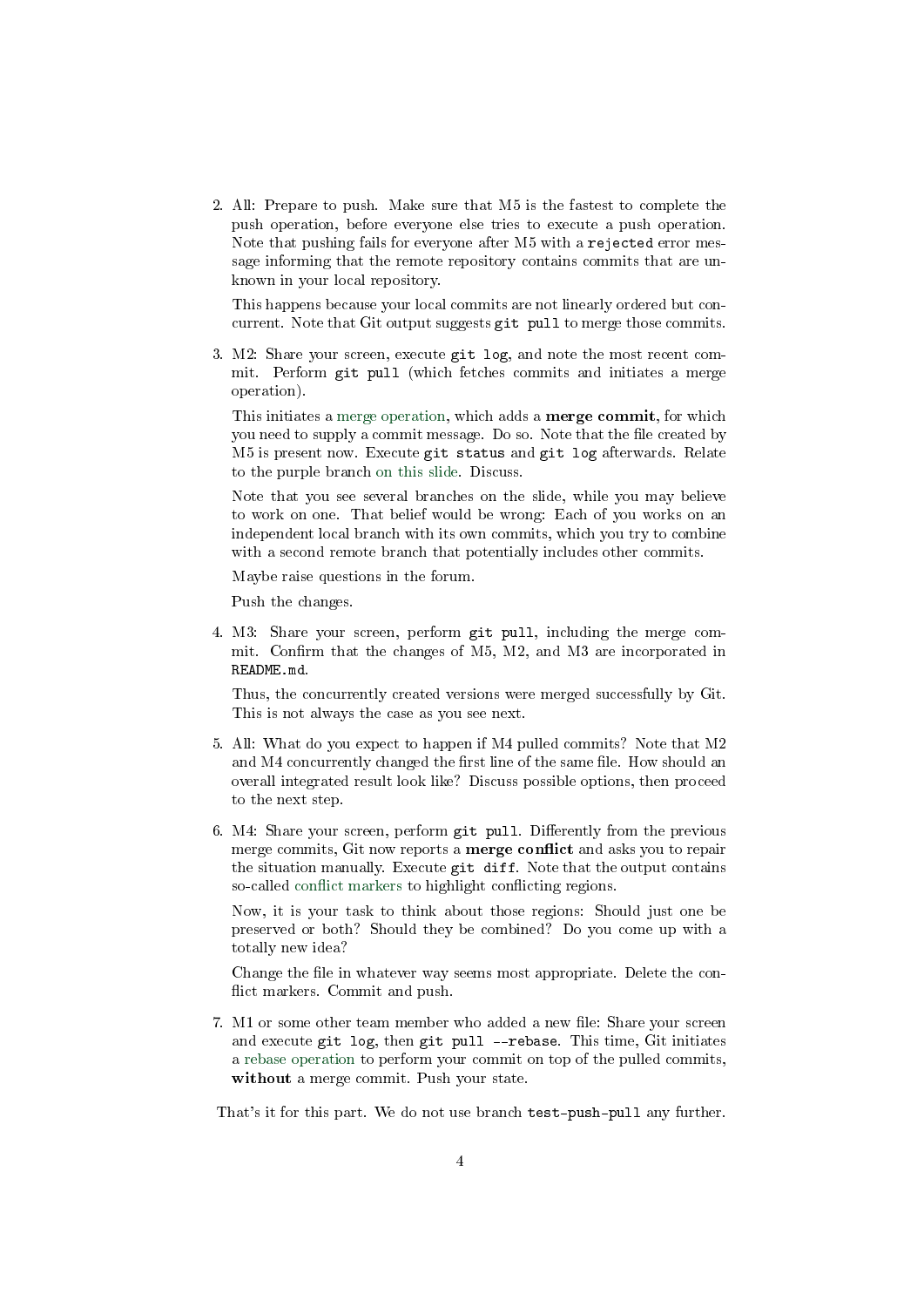#### 3.3 Part 3: Work with branches

From now on, you work on branches with the intent of sharing with the entire class.

1. M2: From main (do git checkout main; this brings you to the clean state that you forked and did not change so far-if you see commits by any group member with git log, it may be easiest to clone or fork the project again for a clean state), create a new branch that collects your group work for this task, say " $g42$ -task-1". Create a new sub-directory (under "cacs-2022") for your group, e.g., "G42" if you are group G42.

Please restrict all your group's changes to that sub-directory.

As this was missed by several groups in the first run, let me repeat: Create a new branch and a new sub-directory. This task is meant to familiarize you with the feature branch workflow, and the directory provides a [scope](https://en.wikipedia.org/wiki/Scope_(computer_science)) for your file names. (Several groups created files named test.txt. . . )

If you do not create a directory, I will reject your merge requests later on, asking you to move your files. (Then, you may want to read git help mv.) If you do not use a branch, then you need to read about [protected](https://docs.gitlab.com/ee/user/project/protected_branches.html) [branches at GitLab;](https://docs.gitlab.com/ee/user/project/protected_branches.html) note that main is protected by default, and group members with the role Developer are not allowed to push.

Add a first document (which will be **shared** via my project with the **entire** class subsequently, so, please, take some care), either a text file or some lightweight markup language; maybe start to document your experiences, questions, and answers. Commit (maybe more than once) and push the branch.

- 2. M3: Pull and check out your branch, change the file more, commit, and push.
- 3. M4: Create a merge request in GitLab for your branch into my main branch. (On the top of your fork's project you should see a suggestion to create a merge request for your branch. Maybe refresh the page.)

When you create merge requests, please fill out the title (e.g., Group  $42$ ) - Task 1). The description may remain empty here; in a real project you would explain what you propose to be merged. Note the option "Delete source branch when merge request is accepted". Make sure to uncheck it if you want to keep your branch.

#### 3.4 Part 4

After I merged your branch, my project is ahead of yours. To bring your project up-to-date (possibly including changes of other groups as well), do the following (see slide on "git remote").

M5:

```
git checkout main
git pull
git remote add upstream <URL of original project>
```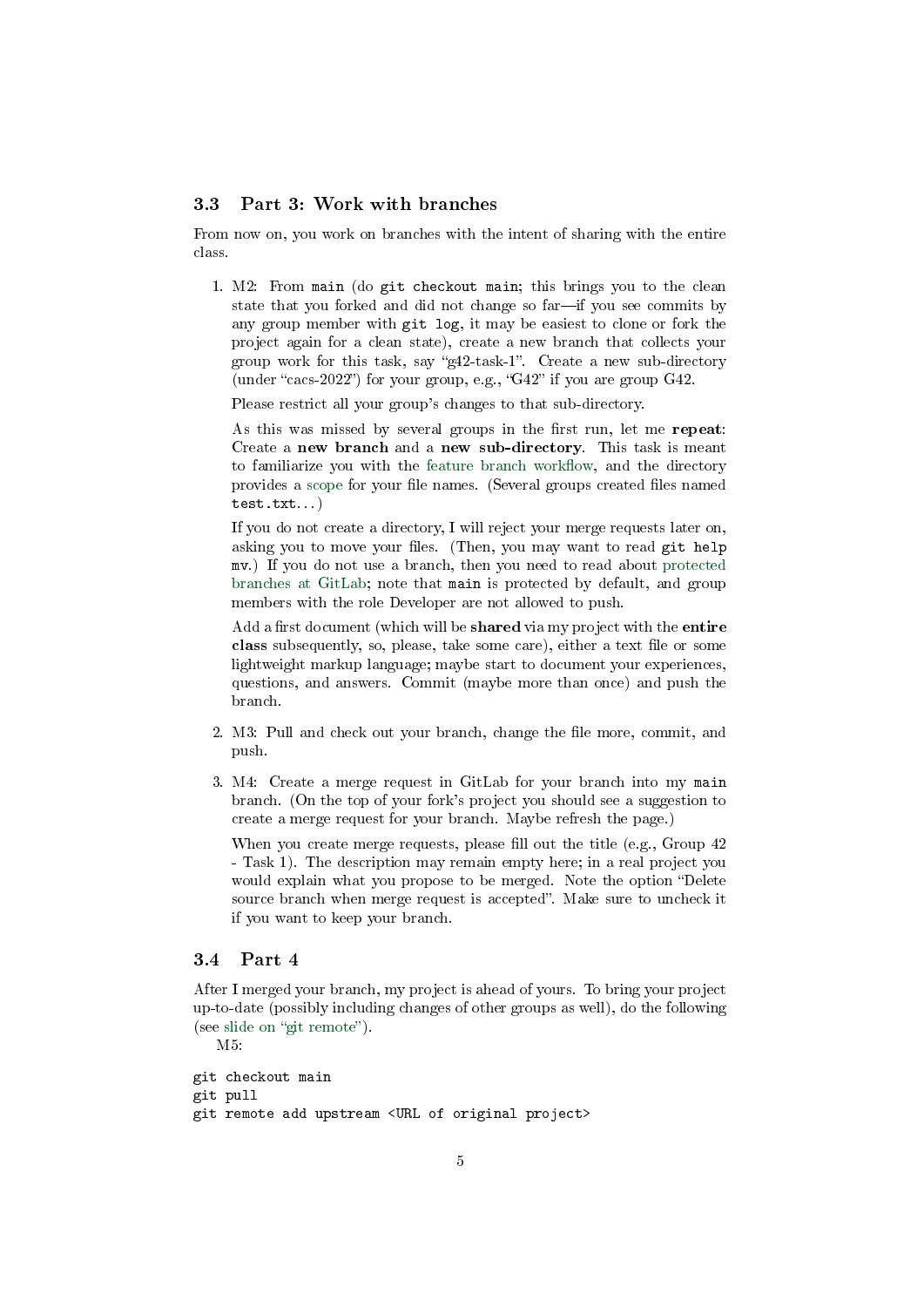```
git fetch upstream
git rebase upstream/main
git push
```
Note that by default only Maintainers can push to the main branch of repositories, so M5 needs to have that role (assigned above by M1).

You now completed a cycle in the feature branch workflow (a branch in your forked project provides a feature for my upstream project, and you updated your fork with upstream commits). You will practice this workflow by adding answers to review questions for upcoming presentations.

#### <span id="page-5-0"></span>4 Further remarks

We work on a playground project here, and it is unlikely that you destroy things (well, git reset and options that "force" actions may destroy state; you should not need them). If your local repository seems to be in an inconsistent state, you could just give that up and clone again (depending on the amount of work that you did locally; you can also copy files from the inconsistent state to a new clone).

Given the above instructions, all group members worked on the same branch, with strict sequences of pull, commit, and push for different members. You may prefer to work more independently of each other on different branches, which you merge on your own. Then, you apply the feature branch workflow within your own project.

Again, please do not hesitate to ask in a course-related forum.

## <span id="page-5-1"></span>5 What's next

You have experienced Git as sample communication and collaboration system for distributed teams. In the [next presentation,](../Distributed-Systems-Introduction.org) you will learn to position Git as an example of so-called distributed systems, and we will revisit the notions of consistency and conflict in that larger context.

#### <span id="page-5-2"></span>6 Git for Review Questions, Exercise Points

Upcoming presentations contain "Review Questions". You are supposed to develop your answers in additional branches (" $g42$ -task-2", ...) and submit a merge request once you are done with the presentation.

I will provide feedback for merge requests (which takes some time).

As we are working with Git here, and I may ask you to revise your answers for full points, note the following:

- You must use a text-based format to document your answers (e.g., pure text, Markdown, L<sup>A</sup>T<sub>E</sub>X, Org Mode), maybe with additional images. You are not allowed to submit only binary formats such as PDF or docx as they are useless for Git's diff functionality.
- When I ask for revisions to your answers, I will close your merge requests (to simplify my workflow for this course—in public projects I would not